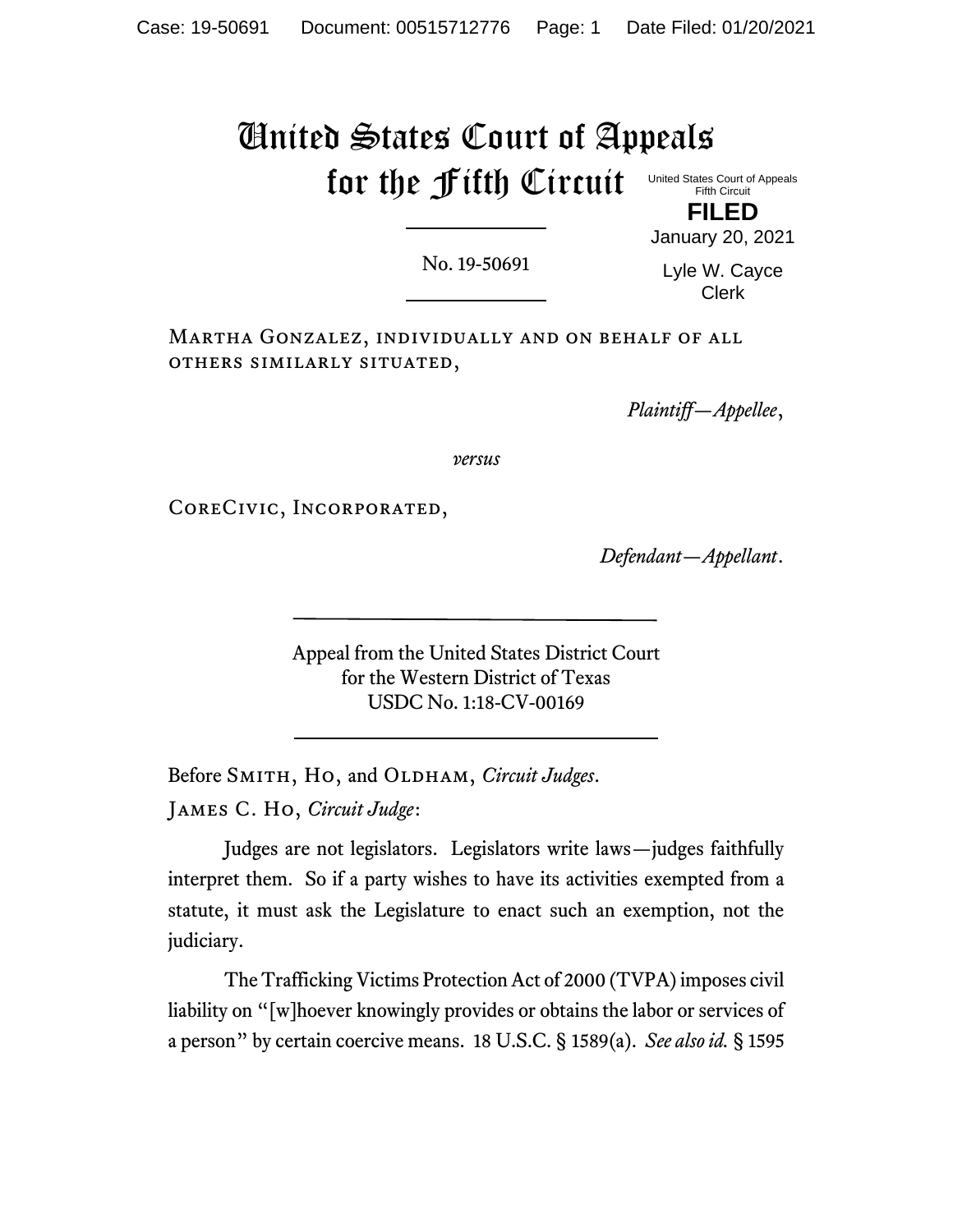(civil remedy). CoreCivic claims its work programs categorically fall outside the reach of this forced-labor prohibition. But the text of the Act contains no such detainee-labor exemption. CoreCivic simply theorizes that Congress would not have wanted the law to reach work programs like the ones it runs.

We agree with the district court as well as the Eleventh Circuit in rejecting this theory and therefore affirm. *See Barrientos v. CoreCivic, Inc.*, 951 F.3d 1269, 1276–78 (11th Cir. 2020).

**I.**

CoreCivic is a private company that operates detention facilities holding alien detainees on behalf of Immigration and Customs Enforcement (ICE). As part of its contract with ICE, CoreCivic provides a work program for the detainees. *See* U.S. IMMIGRATION & CUSTOMS ENF'T, Performance-Based National Detention Standards 2011 § 5.8(I), (V) (PBNDS). The PBNDS requires these work programs to be voluntary. *Id.* at § 5.8(II)(2).

But according to Martha Gonzalez, a former detainee, CoreCivic's work programs are not voluntary. In truth, she says, CoreCivic forced her to clean the detention facilities, cook meals for company events, engage in clerical work, provide barber services for fellow detainees, maintain landscaping, and other labors. And if she refused, the company would impose more severe living conditions, including solitary confinement, physical restraints, and deprivation of basic human needs such as personal hygiene products.

CoreCivic moved to dismiss on the ground that the TVPA does not regulate "labor performed by immigration detainees in lawful custody." Or to rephrase it more bluntly, that its activities are categorically exempt from the TVPA. The district court denied the motion, concluding that the plain terms of § 1589(a) cover labor conducted by immigration detainees in a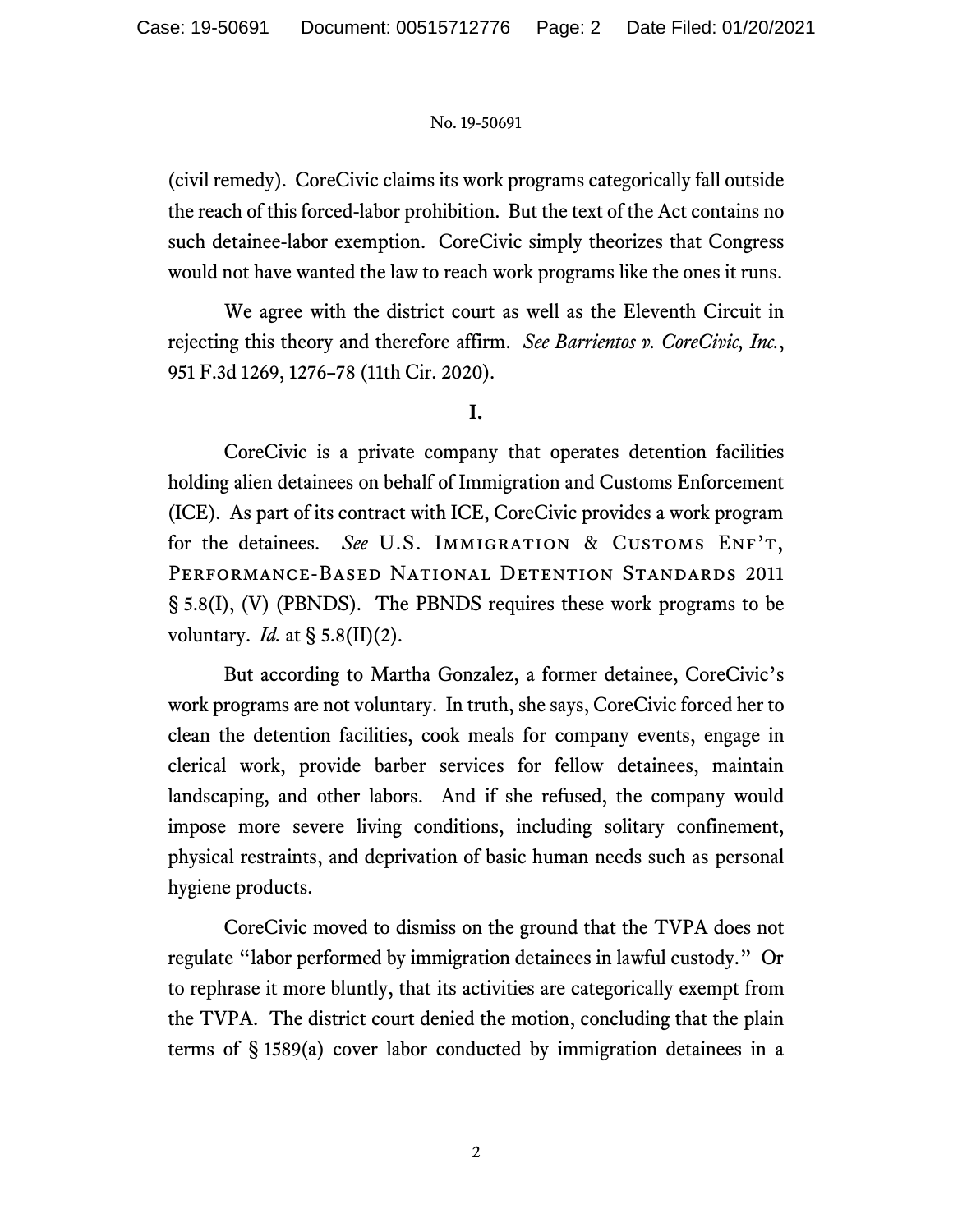private detention center. *See Gonzalez v. CoreCivic, Inc.*, 2019 WL 2572540, at \*2 (W.D. Tex. Mar. 1, 2019).

The district court then granted CoreCivic's motion to certify the following question for interlocutory appeal: "Whether the TVPA applies to work programs in federal immigration detention facilities." We agreed to accept the appeal under 28 U.S.C. § 1292(b).

## **II.**

"In statutory interpretation disputes, a court's proper starting point lies in a careful examination of the ordinary meaning and structure of the law itself." *Food Mktg. Inst. v. Argus Leader Media*, 139 S. Ct. 2356, 2364 (2019).

Together, §§ 1589(a) and 1595 impose civil liability on "[w]hoever knowingly provides or obtains the labor or services of a person by any one of, or by any combination of" four coercive methods. 18 U.S.C. § 1589(a). *See alsoid.* § 1595 (civil remedy). CoreCivic contends that this language does not capture labor performed in work programs in a federal immigration detention setting.

But nothing in the text supports this claim. CoreCivic is clearly an entity covered by the term "whoever." *See* 1 U.S.C. § 1 (defining "whoever" to include "corporations, companies, associations, firms, partnerships, societies, and joint stock companies, as well as individuals"). It has clearly "obtain[ed]" the labor of these alien detainees. *See Obtain*, AMERICAN HERITAGE DICTIONARY (5th ed. 2011) (defining "obtain" as "[t]o succeed in gaining possession of as the result of planning or endeavor; acquire"). And CoreCivic does not even try to dispute that the term "person" naturally encompasses alien detainees.

Instead, CoreCivic theorizes that, if we apply § 1589 to its work programs, then as night follows day, we must also apply it to parents who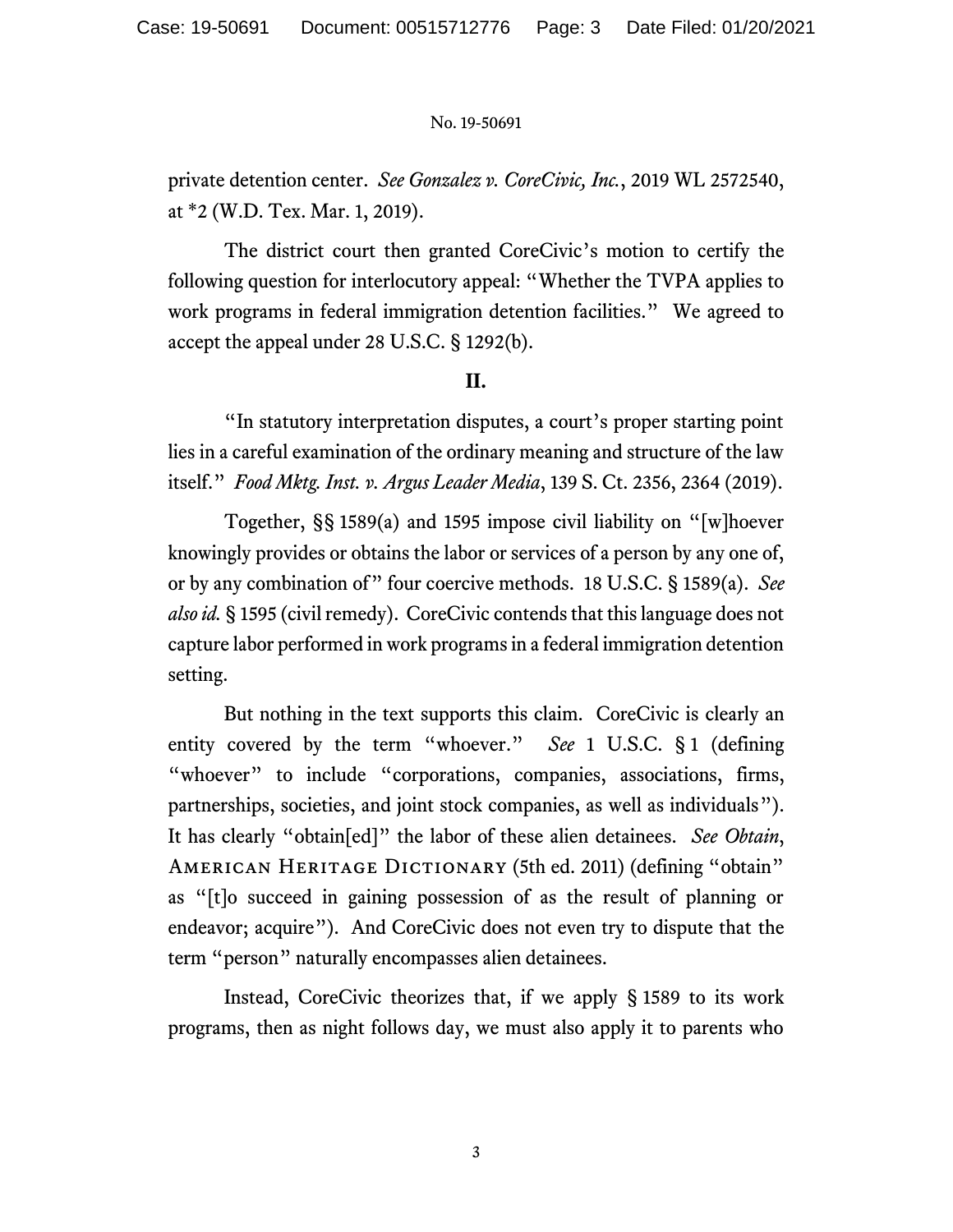compel their children to do ordinary household chores. The argument does not bear scrutiny. By that logic, a thief who steals a toy from a child could avoid a larceny conviction by claiming that no one would convict a parent for taking his child's toy away for misbehavior. That argument would surely fail. And that is presumably because we do not construe criminal statutes like larceny or battery to reflexively apply to the parent-child relationship, but rather read them in light of parents' well-established rights over their own children. Indeed, the Supreme Court has applied this principle to the Constitution, observing that "the Thirteenth Amendment was not intended to apply to 'exceptional' cases well established in the common law at the time of the Thirteenth Amendment, such as 'the right of parents and guardians to the custody of their minor children or wards.'" *United States v. Kozminski*, 487 U.S. 931, 944 (1988) (quoting *Robertson v. Baldwin*, 165 U.S. 275, 282 (1897)). And the same logic applies here: Not every parent in America is a slaveowner, and not every parent in America is a human trafficker. As CoreCivic acknowledges, the Sixth Circuit had little trouble concluding that "forcing children to do household chores cannot be forced labor without reading [§ 1589] as making most responsible American parents and guardians into federal criminals . . . . An American parent has always had the right to make his child perform household chores." *United States v. Toviave*, 761 F.3d 623, 625 (6th Cir. 2014).

Alternatively, CoreCivic claims that § 1589 must be construed narrowly to cover only forced labor that arises in the international human trafficking context. To support that claim, it cites various Congressional findings that express concerns specific to international human trafficking. But the text of § 1589 itself is broad, and not limited to forced labor in the international human trafficking context.

CoreCivic also invokes *Bond v. United States*, 572 U.S. 844 (2014), for the proposition that "[p]art of a fair reading of statutory text is recognizing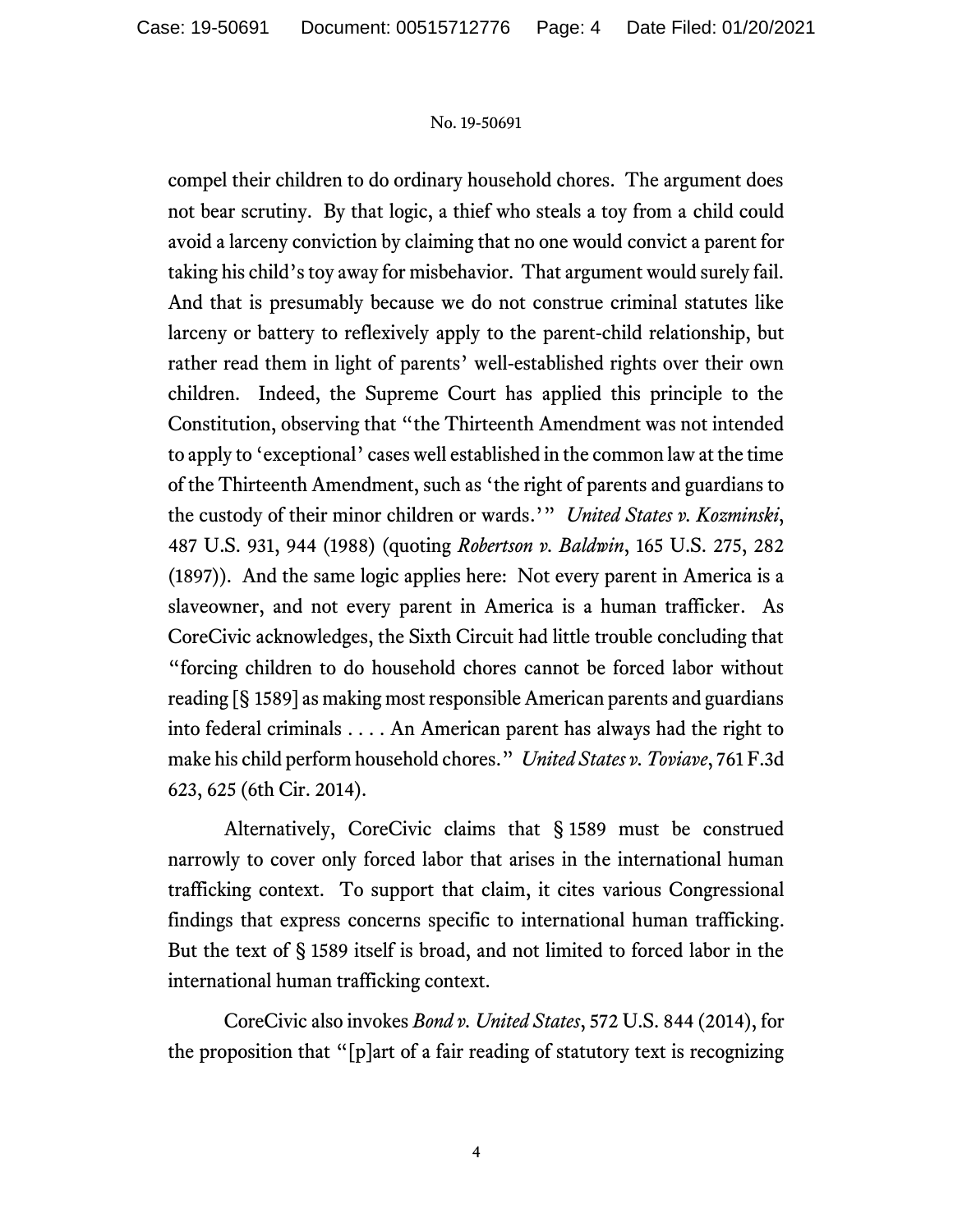that 'Congress legislates against the backdrop' of certain unexpressed presumptions." *Id.* at 857 (quoting *EEOC v. Arabian Am. Oil Co.*, 499 U.S. 244, 248 (1991)). According to CoreCivic, one such "unexpressed presumption" is that detainees would continue to be subject to work requirements in the detention context.

But that overreads *Bond*. *Bond* concerns federalism and "the well-established principle that it is incumbent upon the federal courts to be certain of Congress' intent before finding that federal law overrides the usual constitutional balance of federal and state powers." *Id.* at 858 (cleaned up). *See also Loughrin v. United States*, 573 U.S. 351, 362 (2014) (same). *Bond* does not give courts a free-floating power to create statutory exemptions anytime a judge thinks Congress would have exempted a certain activity had anyone asked.

Because it lacks any serious textual argument, CoreCivic is forced to resort to extratextual considerations. It quotes extensively from the legislative history of the TVPA to bolster its argument that § 1589(a) applies only to international human trafficking—and thus not to work programs in federal immigration detention facilities. But legislative history cannot "'muddy' the meaning of 'clear statutory language.'" *Food Mktg. Inst.*, 139 S. Ct. at 2364 (quoting *Milner v. Dep't of the Navy*, 562 U.S. 562, 572 (2011)).

Finally, CoreCivic invokes the rule of lenity. But that canon of interpretation has force only where a law is "grievously ambiguous, meaning that the court can make no more than a guess as to what the statute means." *Shular v. United States*, 140 S. Ct. 779, 789 (2020) (Kavanaugh, J., concurring). And § 1589(a) does not contain a categorical exemption—not even an ambiguous one—for work programs in detention facilities.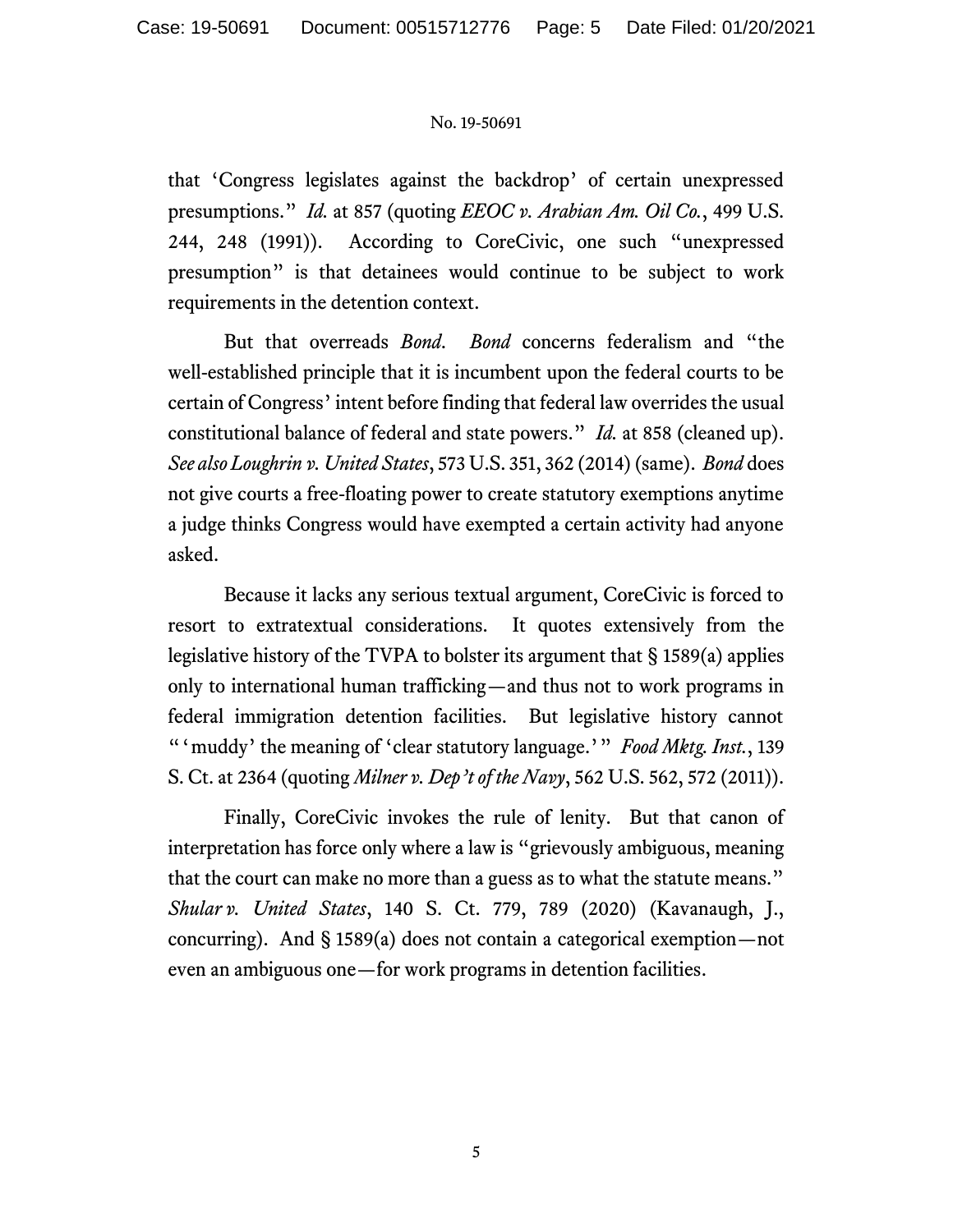**\* \* \***

Because on its face § 1589 unambiguously protects labor performed in work programs in federal immigration detention facilities, the "judicial inquiry is complete." *Rubin v. United States*, 449 U.S. 424, 430 (1981). We affirm.<sup>1</sup>

<sup>&</sup>lt;sup>1</sup> Amicus curiae contends that it would be absurd to interpret the TVPA to impose liability for labor obtained pursuant to PBNDS-compliant, federally-contracted work programs. Amicus also argues that CoreCivic may have immunity as a government contractor. *See*, *e.g.*, *Campbell-Ewald Co. v. Gomez*, 577 U.S. 153, 166 (2016); *Ackerson v. Bean Dredging LLC*, 589 F.3d 196, 204 (5th Cir. 2009). We express no view on these arguments. It may be that CoreCivic is immune from liability, or that it did not actually "obtain[]" Plaintiffs' labor in a manner prohibited by the TVPA. But these questions are beyond the scope of the narrow question we accepted for interlocutory appeal—whether the TVPA "applies" to work programs in federal immigration detention facilities—and should therefore be addressed in the first instance by the district court.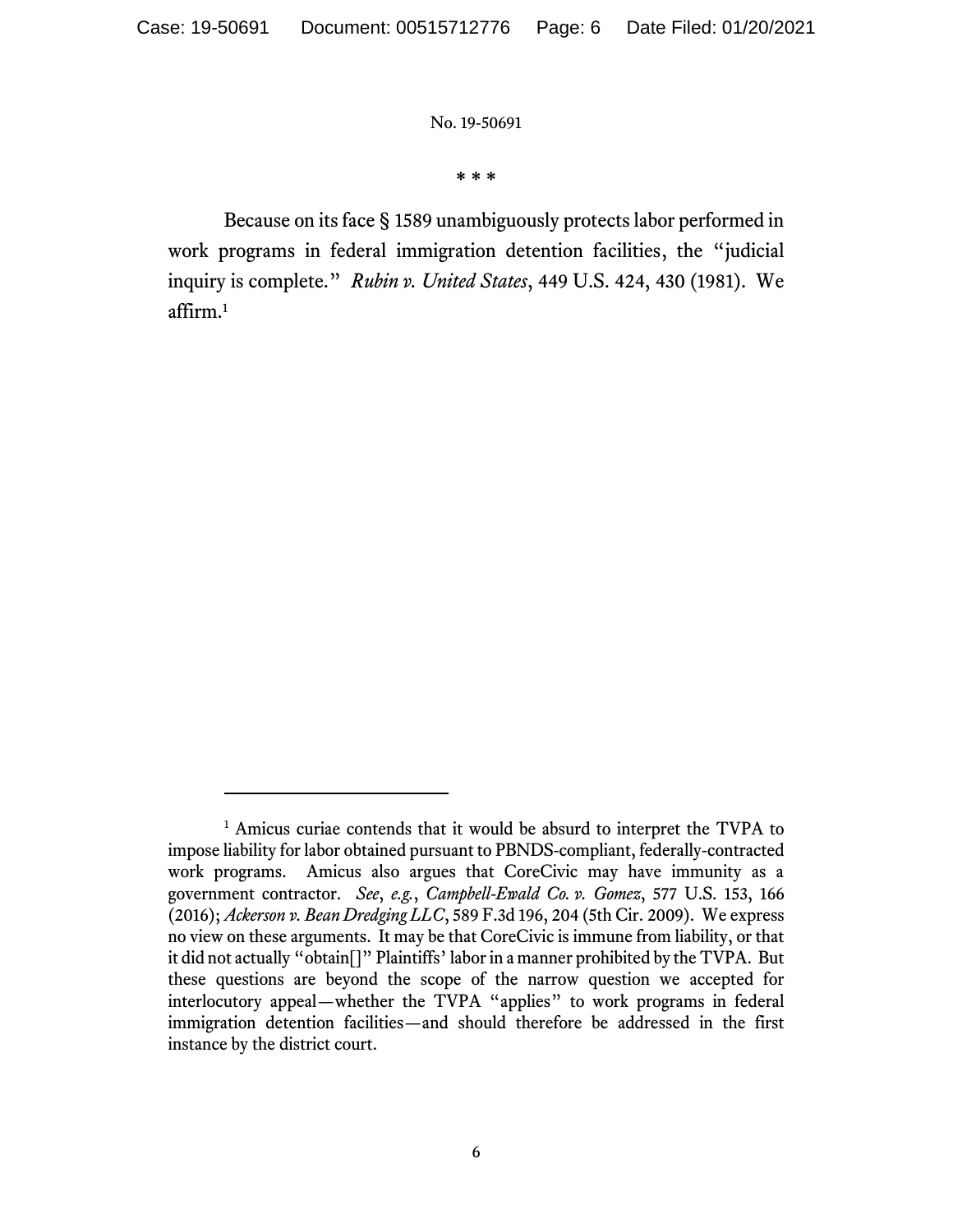# James C. Ho, *Circuit Judge*, concurring:

According to the dissent, we should resolve this appeal by deciding an issue not presented by the parties, either here or before the district court. But just last year, the Supreme Court rebuked the Ninth Circuit for doing just that—deciding an issue not presented by the parties, either on appeal or before the district court, without any compelling justification for doing so. *See United States v. Sineneng-Smith*, 140 S. Ct. 1575 (2020).

"In our adversarial system of adjudication, we follow the principle of party presentation." *Id.* at 1579. "[W]e rely on the parties to frame the issues for decision and assign to courts the role of neutral arbiter of matters the parties present." *Id.* (quoting *Greenlaw v. United States*, 554 U.S. 237, 243 (2008). "Our system 'is designed around the premise that parties represented by competent counsel know what is best for them, and are responsible for advancing the facts and argument entitling them to relief.'" *Id.* (cleaned up) (quoting *Castro v. United States*, 540 U.S. 375, 386 (2003) (Scalia, J., concurring in part and concurring in the judgment)). "In short: Courts are essentially passive instruments of government." *Id.* (cleaned up). "They do not . . . sally forth each day looking for wrongs to right. They wait for cases to come to them, and when cases arise, courts normally decide only questions presented by the parties." *Id.* (cleaned up).

The dissent nevertheless insists that we should have reached the alleged pleading deficiency it has identified in this case. It accuses the majority of abdicating our judicial duty by answering only the question requested by the defendant and certified by the district court for interlocutory appeal. As the dissent puts it, "[w]e have no more right to decline the exercise of jurisdiction which is given, than to usurp that which is not given." *Post*, at 13 (quoting *Cohens v. Virginia*, 19 U.S. 264, 404 (1821)).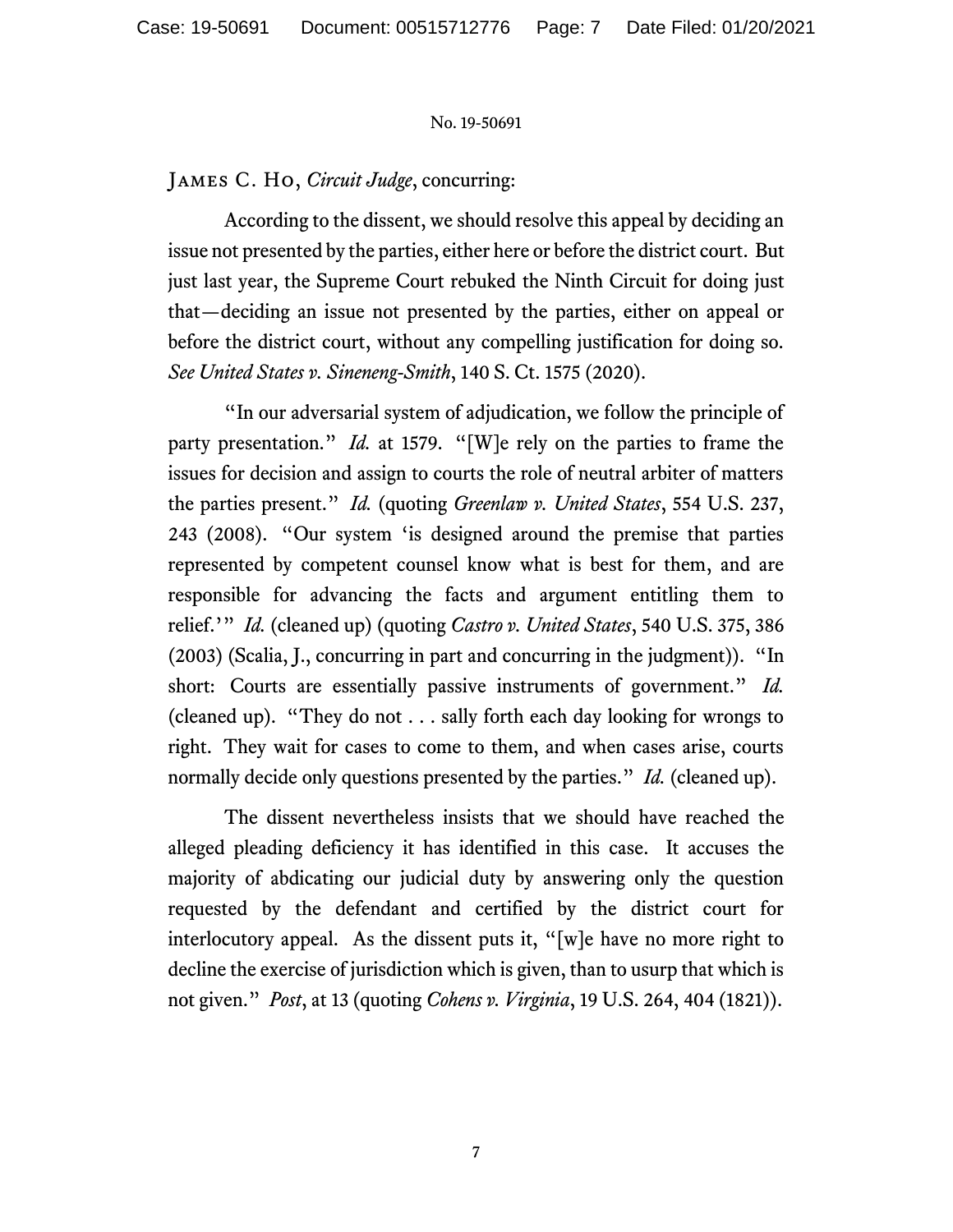But an appellate court is not *required* to go beyond the questions certified in an interlocutory appeal—and the dissent does not cite a single authority that says otherwise. To the contrary, the dissent's authorities confirm that this is a matter of judicial discretion, not duty.

For example, the dissent relies on our en banc decision in *Castellanos-Contreras v. Decatur Hotels, LLC*, 622 F.3d 393 (5th Cir. 2010). But there we confirmed that this is a matter of discretion, not duty: "The conclusion that we have the *power* to consider these [unspecified] questions does not end our jurisdictional analysis. Interlocutory review under § 1292(b) is not mandatory; rather, it is *discretionary*. Thus, we must consider whether we *should* address these questions at this stage." *Id.* at 399 (emphases added). And that conclusion is entirely compatible with Supreme Court precedent. Nothing in *United States v. Stanley*, 483 U.S. 669 (1987), suggests that courts are ever duty-bound to decide an uncertified issue. And *Yamaha Motor Corp. v. Calhoun*, 516 U.S. 199 (1996), makes clear that an "appellate court *may* address any issue fairly included within the certified order." *Id.* at 205 (emphasis added).

What's more, the dissent is unable to cite a single case where our court did what it urges us to do here—that is, exercise our discretionary interlocutory jurisdiction to reach an issue not presented by the parties either before the district court or on appeal. None of the cases cited by the dissent support this kind of judicial adventurism—and certainly not in the face of the Supreme Court's unanimous admonition in *Sineneng-Smith*. 1

<sup>1</sup> For example, in *Castellanos-Contreras*, we went out of our way to explain that we were deciding an uncertified issue only because the parties had repeatedly pressed it: "[T]he parties have briefed the merits three times: to the original panel, in connection with the rehearing petitions, and in merits briefing to the en banc court.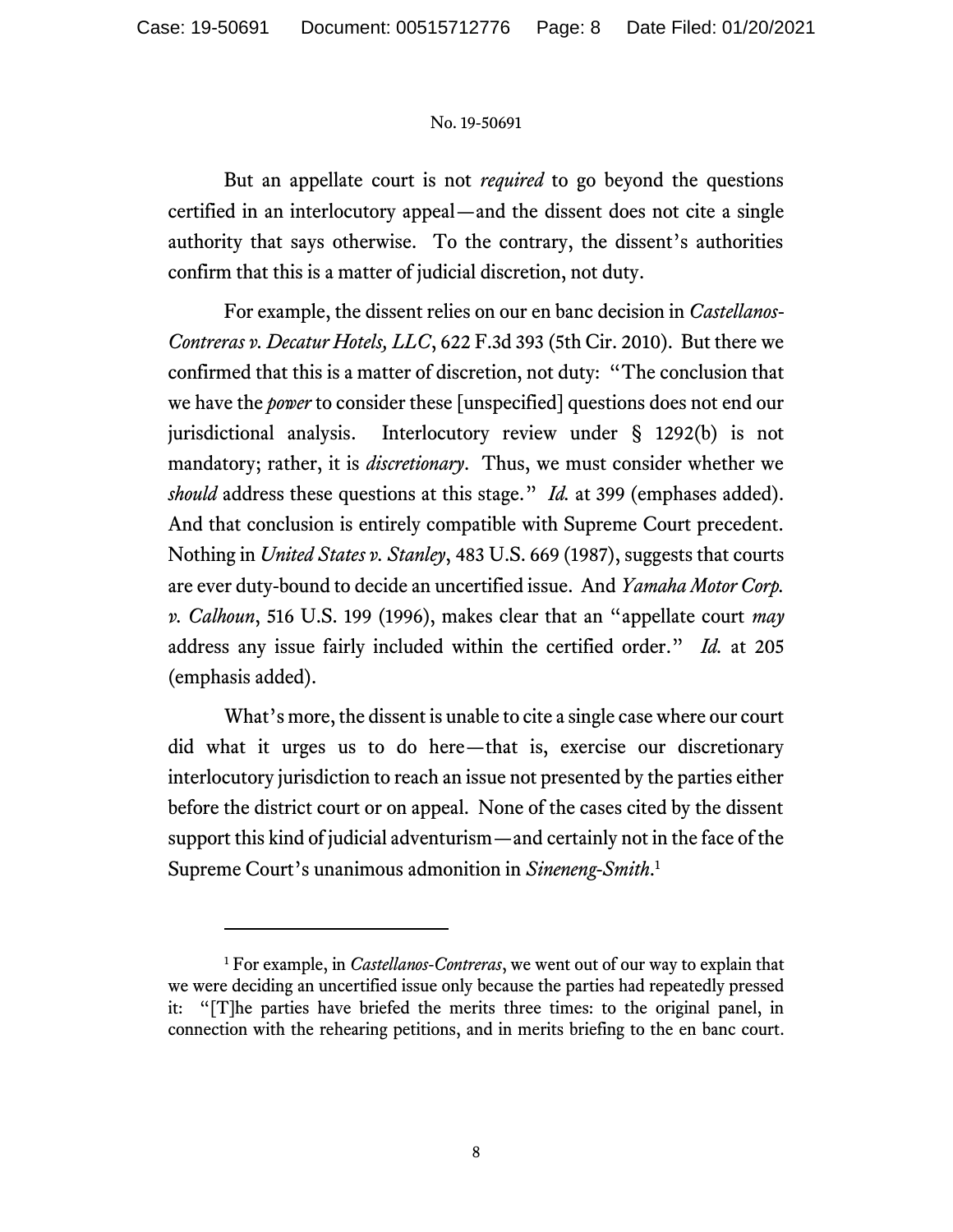So the idea that the dissent finds so abhorrent—"that we can choose, in our discretion, to limit ourselves to the question certified by the district court"—isn't just some half-baked "theory." *Post*, at 13. It's the law.

\* \* \*

To be sure, the party presentation principle is "supple, not ironclad." *Sineneng-Smith*, 140 S. Ct. at 1579. "There are no doubt circumstances in which a modest initiating role for a court is appropriate." *Id. See also id.* at 1582–83 (listing some such circumstances).

"But this case scarcely fits that bill." *Id.* at 1579. The defendant here, like the defendant in *Sineneng-Smith*, didn't just fail to present the issue in question. It "presented a contrary theory of the case in the District Court." *Id.* at 1581.

In the district court, CoreCivic admitted in its motion to dismiss that Gonzalez's complaint "alleges she was threatened with 'punishment, including but not limited to lockdown and/or solitary confinement'"—and conceded that that is "conceivably enough at this stage to allege a 'threat of serious harm' under [18 U.S.C. §§ 1589] (a)(2) and (a)(4)." So the dissent's theory—that Gonzalez's complaint fails because compliance with the PBNDS constitutes compliance with the TVPA, and so Plaintiff must separately allege a violation of the PBNDS in order to adequately plead a

Additionally, this case has been the subject of two oral arguments. After so much time and effort has been expended by both the parties and the court as a whole, the discretionary decision *now* becomes much different, and the majority of the court agrees it should be resolved in favor of hearing the merits." 622 F.3d at 399–400. So too in *Cazorla v. Koch Foods of Mississippi, L.L.C.*, 838 F.3d 540 (5th Cir. 2016), *Luera v. M/V Alberta*, 635 F.3d 181 (5th Cir. 2011), and *Brabham v. A.G. Edwards & Sons Inc.*, 376 F.3d 377 (5th Cir. 2004). The parties argued the unspecified issue before the district court and on appeal in *Cazorla*, 838 F.3d at 546–49, and *Brabham*, 376 F.3d at 379–80 & n.2, and on appeal in *Luera*, 635 F.3d at 186–87.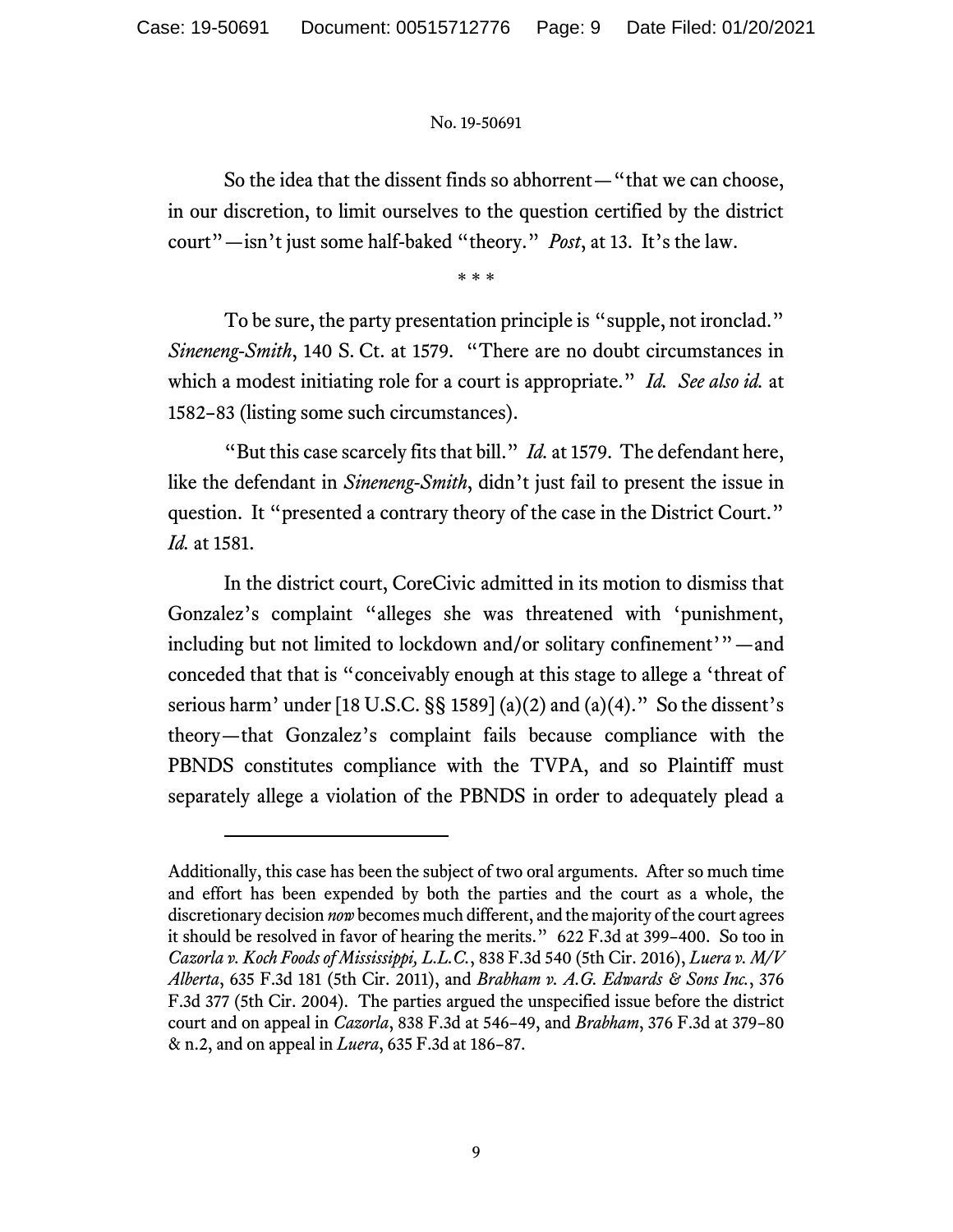violation of the TVPA—is not just an argument that Defendant never made, either before the district court or on appeal. It's one that directly conflicts with Defendant's actual positions before the district court.

If anything, then, this is an especially weak case for disregarding the party presentation principle. Of course, if Defendant wishes to abandon its earlier position and pursue the pleading defect urged by the dissent, it may attempt to do so on remand—and the district court can determine in the first instance whether the issue is forfeited (or even waived) or remains open to litigation. As we have said on countless occasions, we are a court of review, not first view.

But this brings up yet another problem with deciding the unspecified issue on interlocutory appeal. Gonzalez has already asked the district court for leave to amend her complaint in the event it is found deficient. Even accepting, then, the dissent's theory of pleading defect (and even setting aside the party presentation principle), I see no reason why we would deprive Gonzalez of the opportunity to amend her complaint, and the dissent offers none. So whatever we do, we aren't ending this litigation today—not under the majority's theory or the dissent's.

\* \* \*

The approach proposed by the dissent is a marked departure from our established norms—both the principle of party presentation and the judicial discretion not to reach uncertified issues (particularly when no party has asked us to do so). The dissent disagrees with the majority's adherence to these norms. But it should not be surprised by it. It's what the Eleventh Circuit did in *Barrientos v. CoreCivic, Inc.*, 951 F.3d 1269 (11th Cir. 2020)—a case involving the same defendant and the same specified issue on interlocutory appeal. And it's what the Supreme Court instructed in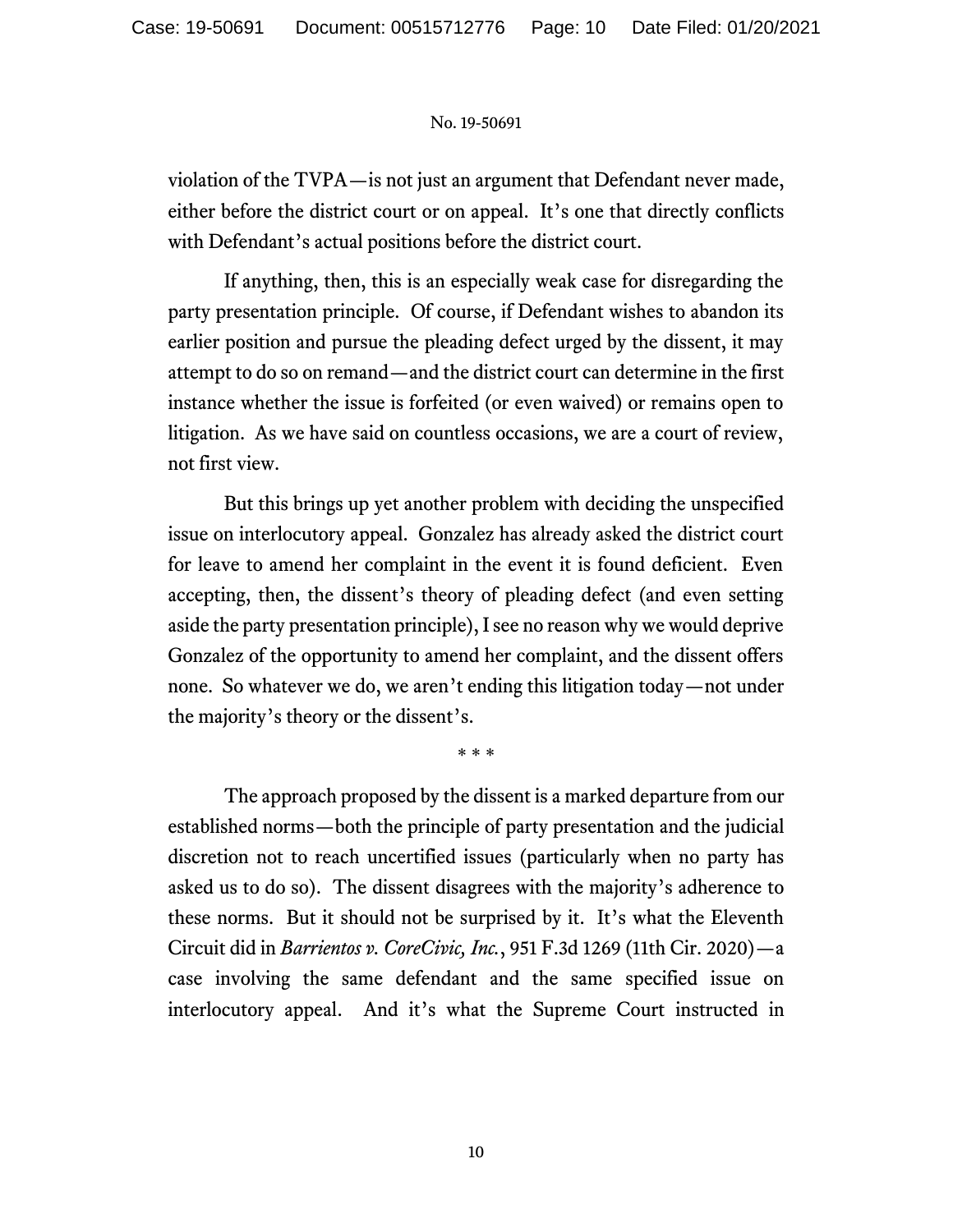*Sineneng-Smith*—consistent with the proper, restrained role of the judiciary in our adversarial system of adjudication. I concur.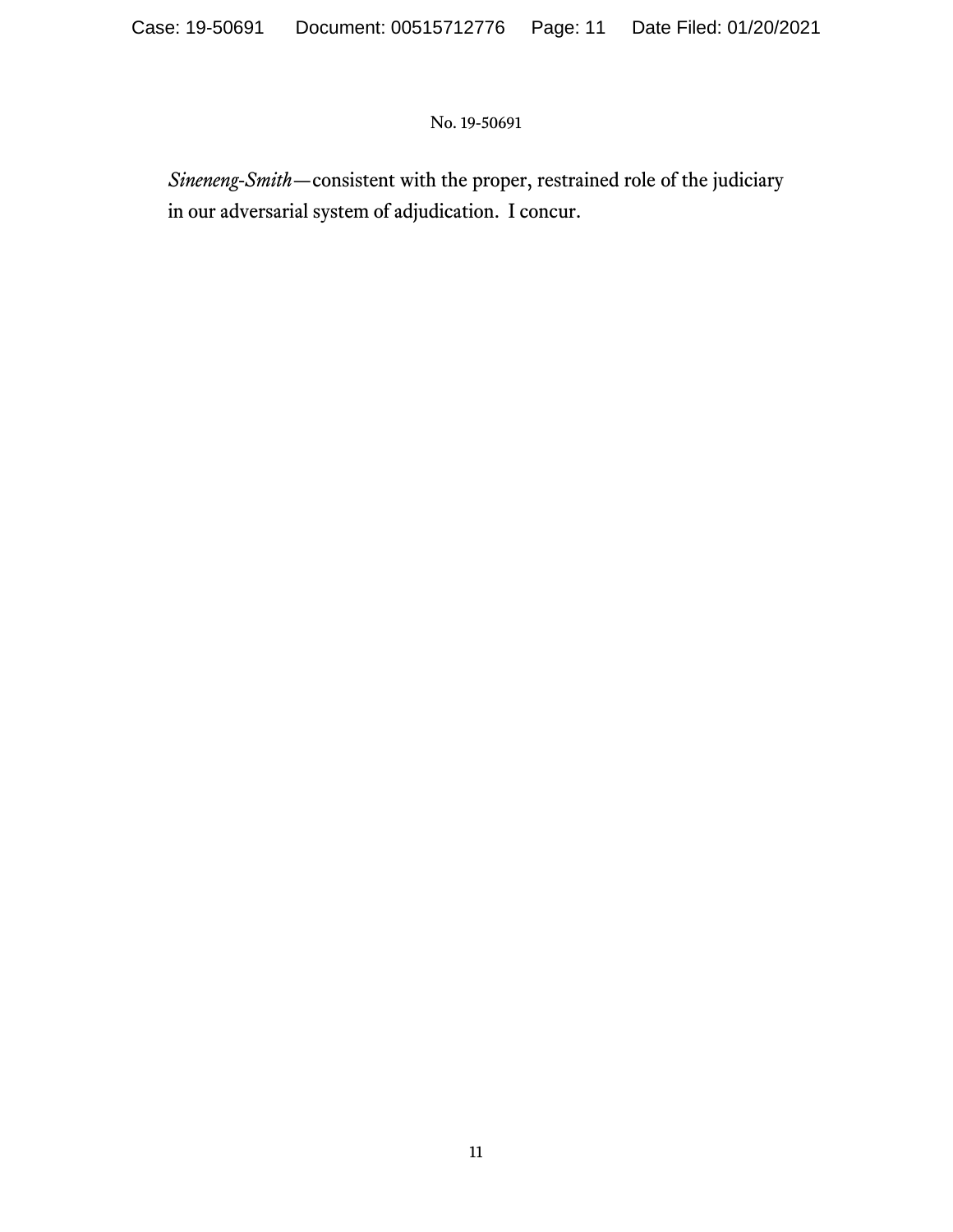ANDREW S. OLDHAM, *Circuit Judge*, dissenting:

The majority and I agree that our jurisdiction under 28 U.S.C. § 1292(b) extends to the entire "order" we certified for interlocutory review. We disagree about whether to exercise that jurisdiction. I would exercise it and reverse.

I.

I begin, as always, with jurisdiction and the statutory text. We have jurisdiction under 28 U.S.C. § 1292(b). The text provides:

When a district judge, in making in a civil action an order not otherwise appealable under this section, shall be of the opinion that *such order*involves a controlling question of law as to which there is substantial ground for difference of opinion and that an immediate appeal *from the order* may materially advance the termination of the litigation, he shall so state in writing in such order. The Court of Appeals . . . may thereupon, in its discretion, permit an appeal to be taken *from such order*, if application is made to it within ten days after the entry of the order.

28 U.S.C. § 1292(b) (emphases added). The statutory text indicates that "appellate jurisdiction applies to the *order* certified to the court of appeals, and is not tied to the particular question formulated by the district court." *Yamaha Motor Corp. v. Calhoun*, 516 U.S. 199, 205 (1996); *see also United States v. Stanley*, 483 U.S. 669, 677 (1987) (explaining that § 1292(b) "brings the 'order,' not the question, before the court"). Our en banc precedent is in accord. *See Castellanos-Contreras v. Decatur Hotels, LLC*, 622 F.3d 393, 398– 400 (5th Cir. 2010) (en banc). As is the leading federal courts treatise. *See* 16 Charles Alan Wright, Arthur R. Miller & Edward H.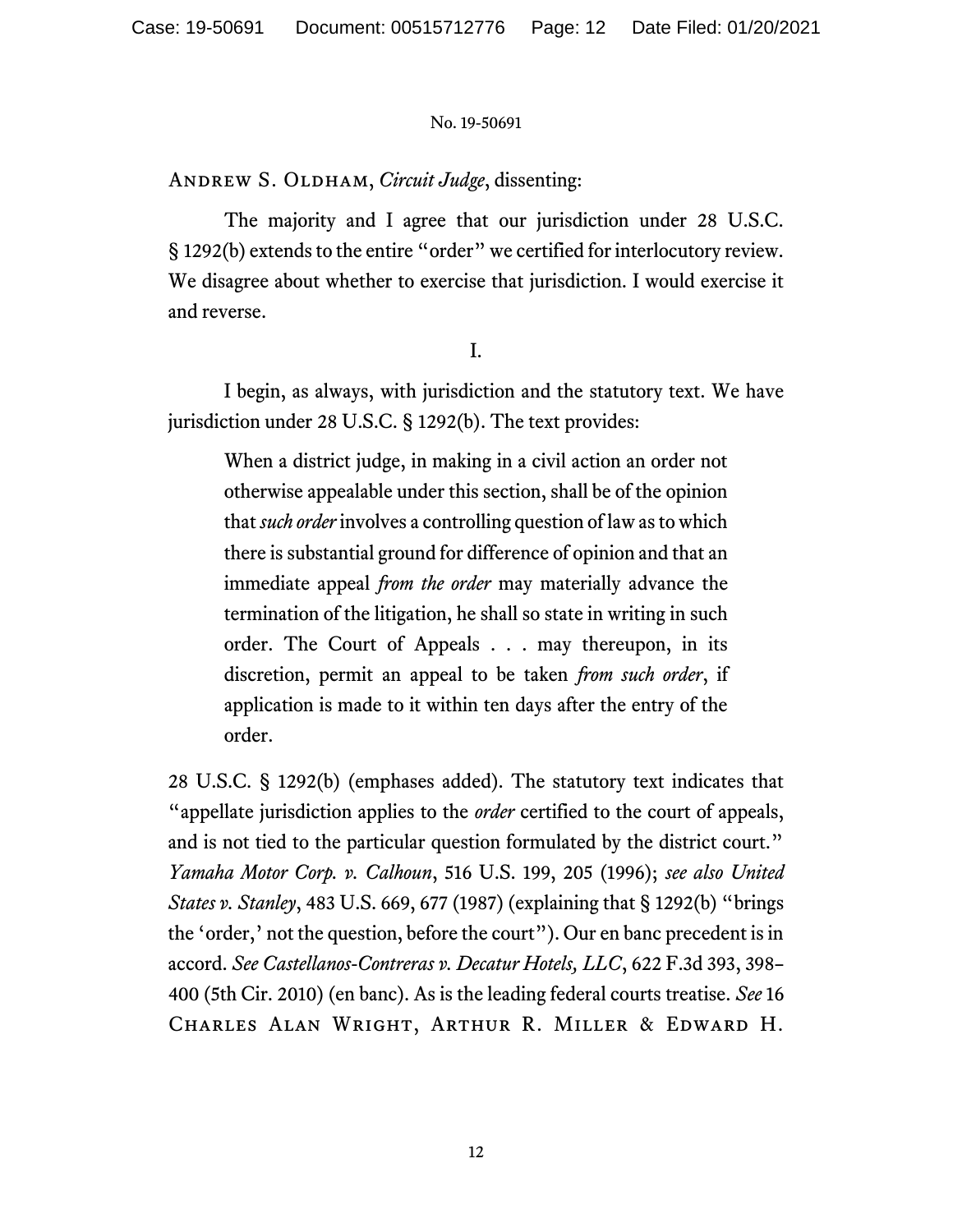Cooper, Federal Practice and Procedure § 3929, at 454 (3d ed. 2012) [hereinafter "WRIGHT & MILLER"] ("[T]he scope of the issues open to the court of appeals is closely limited to the order appealed from, but not to the specific stated question."). Thus, our panel unanimously agrees that we can review the district court's "entire order, either to consider a question different than the one certified as controlling or to decide the case despite the lack of any identified controlling question." *Yamaha*, 516 U.S. at 205 (quotation omitted).

Here, the district court denied CoreCivic's motion to dismiss under Rule 12(b)(6). That's the order the district court certified under 28 U.S.C. § 1292(b), and it's the order we accepted for interlocutory appeal under that same provision. In the certified-and-accepted order, the district court identified what it thought was a controlling legal question—namely, whether CoreCivic is exempted from the Trafficking Victims Protection Act. But the text of § 1292(b), *Yamaha*, *Stanley*, *Castellanos-Contreras*, and Wright & MILLER all say that we are not limited to the question identified by the district court. Again, our jurisdiction extends to "the order"—that is, the order denying CoreCivic's motion to dismiss.

The majority nonetheless says we have discretion not to exercise that jurisdiction. *But cf. Cohens v. Virginia*, 19 U.S. (6 Wheat.) 264, 404 (1821) ("We have no more right to decline the exercise of jurisdiction which is given, than to usurp that which is not given."). The majority's theory appears to be that we can choose, in our discretion, to limit ourselves to the question certified by the district court.

There are courts that have such discretion, but ours is not one of them. For example, state courts have discretion to answer certified questions. *See, e.g.*, Tex. R. App. P. 58.1. One reason why is because they're not bound by Article III's case-or-controversy requirement—which means they're also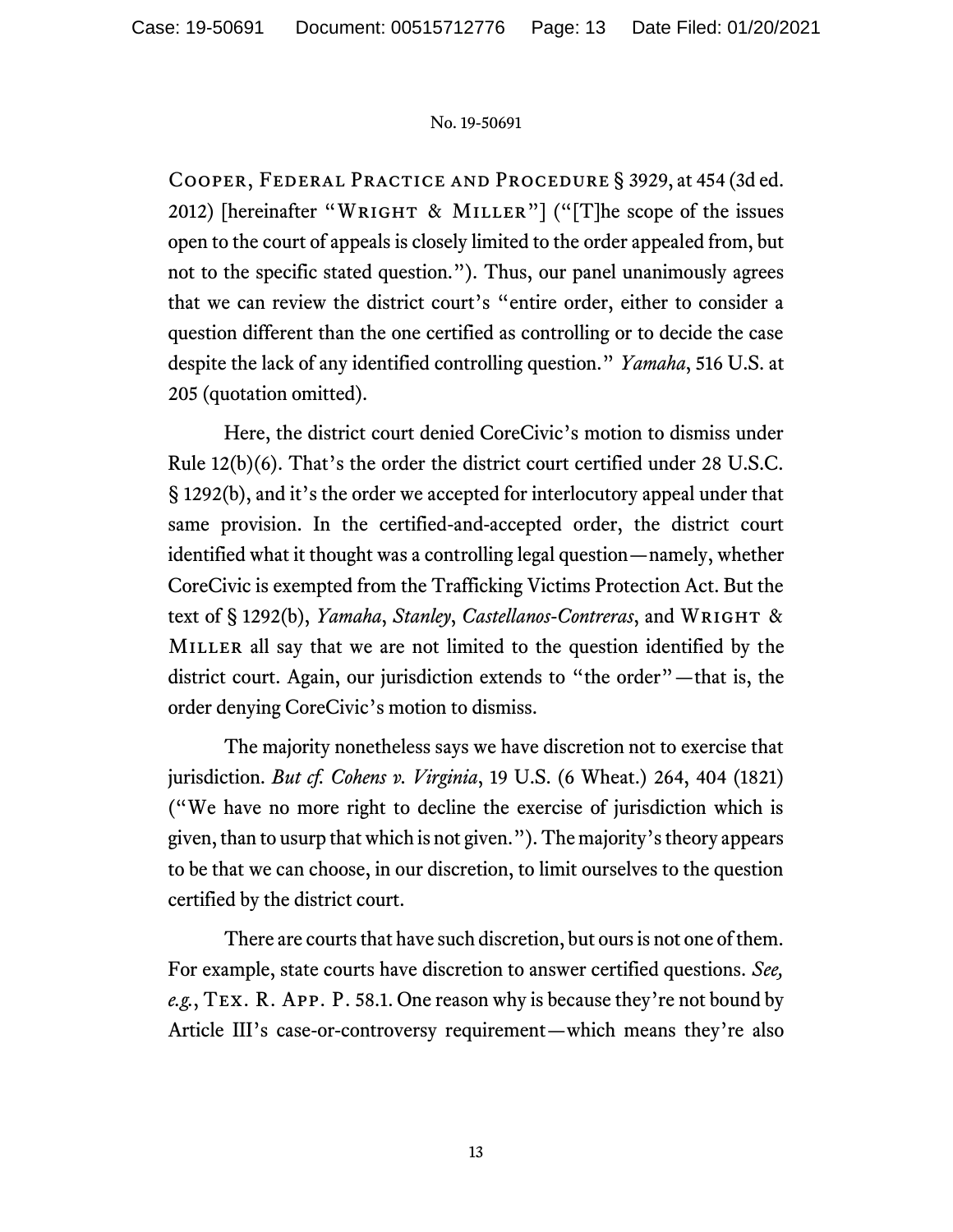not bound by Article III's prohibition on advisory opinions. *See* Letter from Chief Justice John Jay and the Associate Justices to President George Washington (Aug. 8, 1793), *in* 3 Correspondence & Public Papers of John Jay 488–89 (Johnson ed., 1891). If President Washington had asked the Pennsylvania Supreme Court what to do about the *Little Sarah* and Citizen Genêt, he might've gotten an advisory opinion. But he chose to ask the U.S. Supreme Court, so all he got was a reminder that federal courts do only one thing: decide cases and controversies. *See ibid.*

We decide them not by answering abstract legal questions but by rendering *judgments*. As Justice Scalia once explained for the Court:

[T]he Framers crafted [Article III's] charter of the judicial department with an expressed understanding that it gives the Federal Judiciary the power, not merely to rule on cases, but to *decide* them, subject to review only by superior courts in the Article III hierarchy—with an understanding, in short, that a judgment conclusively resolves the case because a "judicial Power" is one to render dispositive judgments.

*Plaut v. Spendthrift Farm, Inc.*, 514 U.S. 211, 218–19 (1995) (quotation omitted). And when it comes to rendering judgments, we do not have discretion. We have to get the judgment right. Every time.

Perhaps we could limit ourselves to the district court's certified question when it's sufficient to reach the correct judgment. For example, if the district court made two mistakes, we could exercise discretion to correct only the one certified by the district court. *See Reese v. BP Expl. (Alaska) Inc.*, 643 F.3d 681, 689–90 (9th Cir. 2011). But I do not understand how we could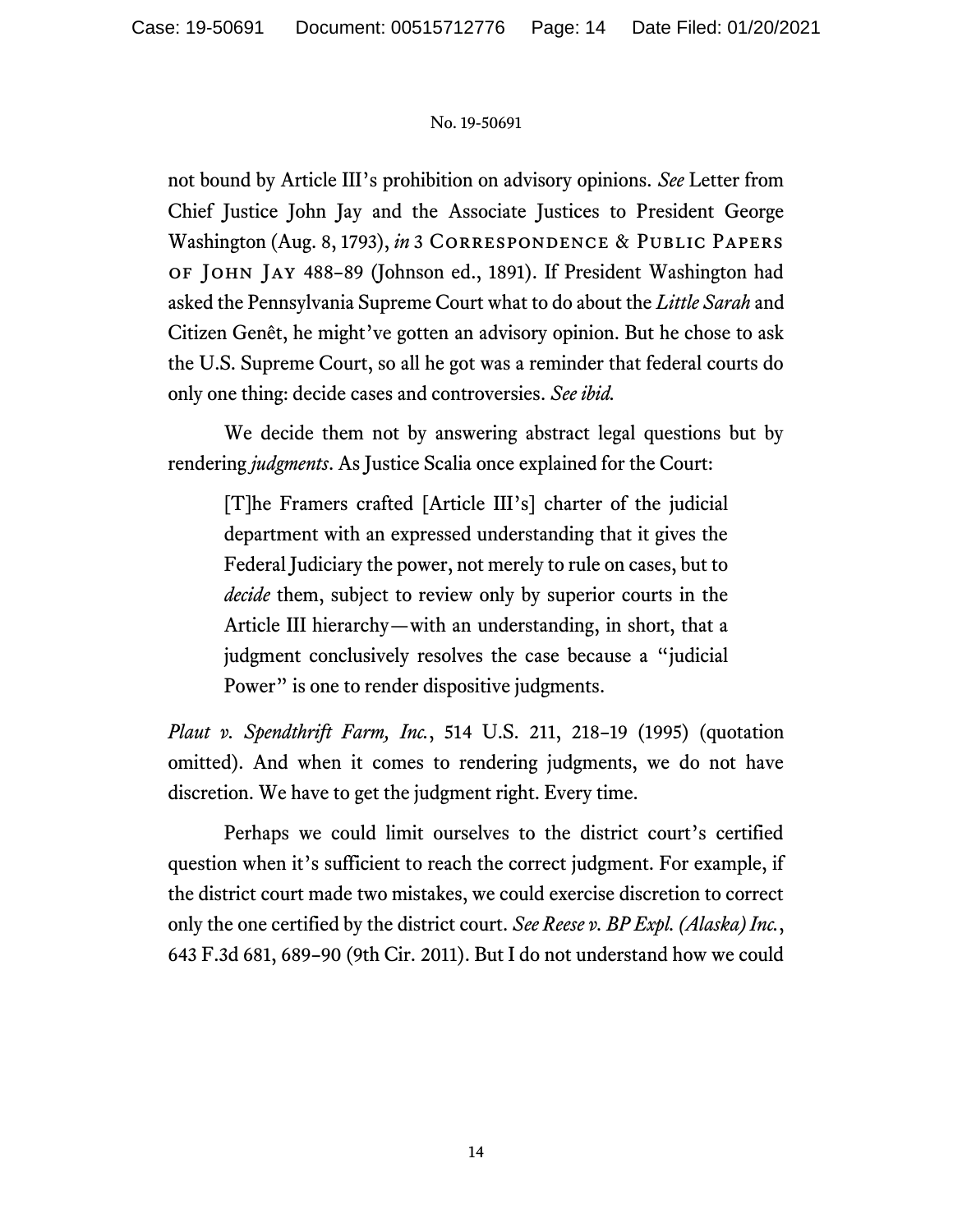affirm on the certified question where we're convinced that a second, uncertified one would require reversal. <sup>1</sup>

That's particularly true when we're exercising jurisdiction under § 1292(b). After all, § 1292(b) authorizes that jurisdiction where "an immediate appeal from the order may materially advance the ultimate termination of the litigation." And it does nothing to advance the litigation in fact, it does the opposite—when we send a case to discovery in the face of a deficient complaint. *See Cazorla v. Koch Foods of Miss., L.L.C.*, 838 F.3d 540, 548 (5th Cir. 2016) (reviewing an uncertified question where "fully addressing" the order could "hasten the end of th[e] already long-running litigation"); *Brabham v. A.G. Edwards & Sons, Inc.*, 376 F.3d 377, 380 n.2 (5th Cir. 2004) (reviewing an uncertified question where doing so would "expeditiously resolve" the litigation). In the interest of advancing the litigation as required by § 1292(b), our court has even extended review to questions that were neither briefed by the parties nor certified by the district court. *See, e.g.*, *Luera v. M/V Alberta*, 635 F.3d 181, 186 (5th Cir. 2011)

<sup>&</sup>lt;sup>1</sup> There are plenty of other examples where federal courts have discretion to exercise jurisdiction—for example, courts can certify questions to state courts or abstain under *Pullman*, *Younger*, *Colorado River*, &c. But of course, none of those entails entering an erroneous judgment. And even the most ardent proponents of jurisdictional discretion insist that it's guided by some principle exogenous to the case or controversy. *Compare* David L. Shapiro, *Jurisdiction and Discretion*, 60 N.Y.U. L. Rev. 543, 577–79 (1985) (defending "principled discretion" in exercising jurisdiction, guided by "criteria drawn from the relevant statutory or constitutional grant of jurisdiction or from the tradition within which the grant arose"), *with* MARTIN REDISH, THE FEDERAL COURTS IN the Political Order: Judicial Jurisdiction and American Political Theory 47–74 (1991) (arguing failure to exercise jurisdiction cannot be reconciled with Congress's lawmaking role), *and* Alexander Bickel, The Least Dangerous BRANCH: THE SUPREME COURT AT THE BAR OF POLITICS 173 (1962) (arguing that, whatever jurisdictional discretion the Supreme Court might have, inferior federal courts must "resolve all controversies within their jurisdiction, because the alternative is chaos").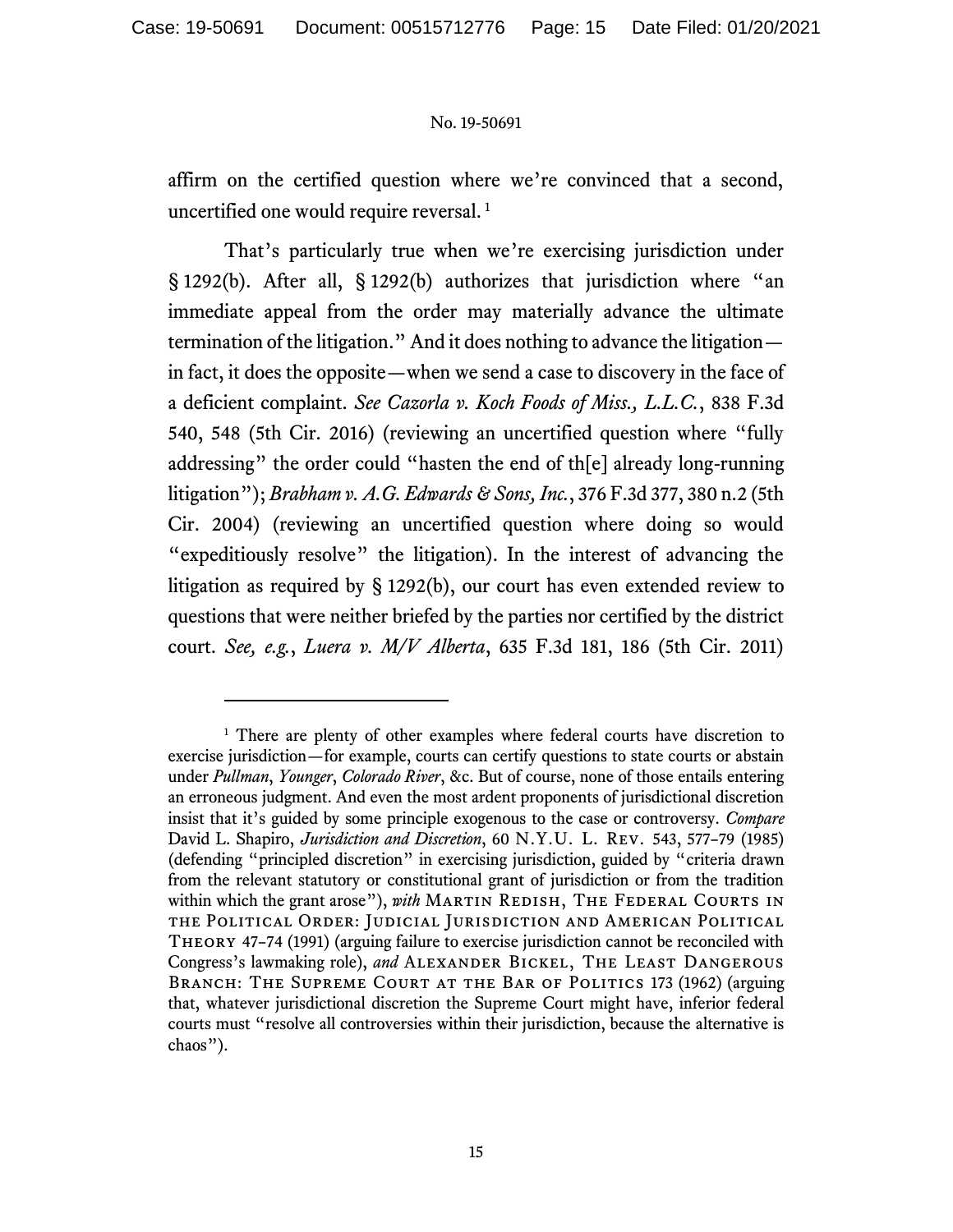(addressing an unbriefed, uncertified question because resolving it could moot other questions).

## II.

We unquestionably have jurisdiction over the district court's entire order denying CoreCivic's motion to dismiss under Rule 12(b)(6). Reviewing that order, I am convinced that plaintiff failed to state a claim. *See Bell Atl. Corp. v. Twombly*, 550 U.S. 544 (2007); *Ashcroft v. Iqbal*, 556 U.S. 662 (2009). I would reverse and instruct the district court to dismiss the complaint.

### A.

Gonzalez alleges that CoreCivic is operating (and the United States is paying for) a slave-labor camp. That claim implicates two statutes: one that authorizes detainee work programs and another that prohibits human trafficking.

Let's start with the statutory authorization. Congress has long authorized paid voluntary work programs for noncitizens in detention. *See* 8 U.S.C. § 1555. Section 1555 authorizes the "payment of allowances to aliens, while held in custody under the immigration laws, for work performed." *Ibid.*; *see also* Dep't of Just. Appropriation Act, Pub. L. No. 95-86, 91 Stat. 426 (1978) (setting pay rate for detainee work pursuant to voluntary work program at \$1 per day). Such work programs are governed by Immigration and Customs Enforcement's Performance-Based National Detention Standards. *See* Immigr. and Customs Enf't, Performance Based National Detention Standards § 5.8, at 405–09 (2011) [hereinafter "PBNDS"]. The PBNDS allows detainees to "volunteer for work assignments" and guarantees monetary compensation of "at least \$1.00 (USD) per day" for any work completed. *Id.* at 405, 407. PBNDS programs are purely voluntary: "Detainees shall be able to volunteer for work assignments but otherwise shall not be required to work, except to do personal housekeeping." *Id.* at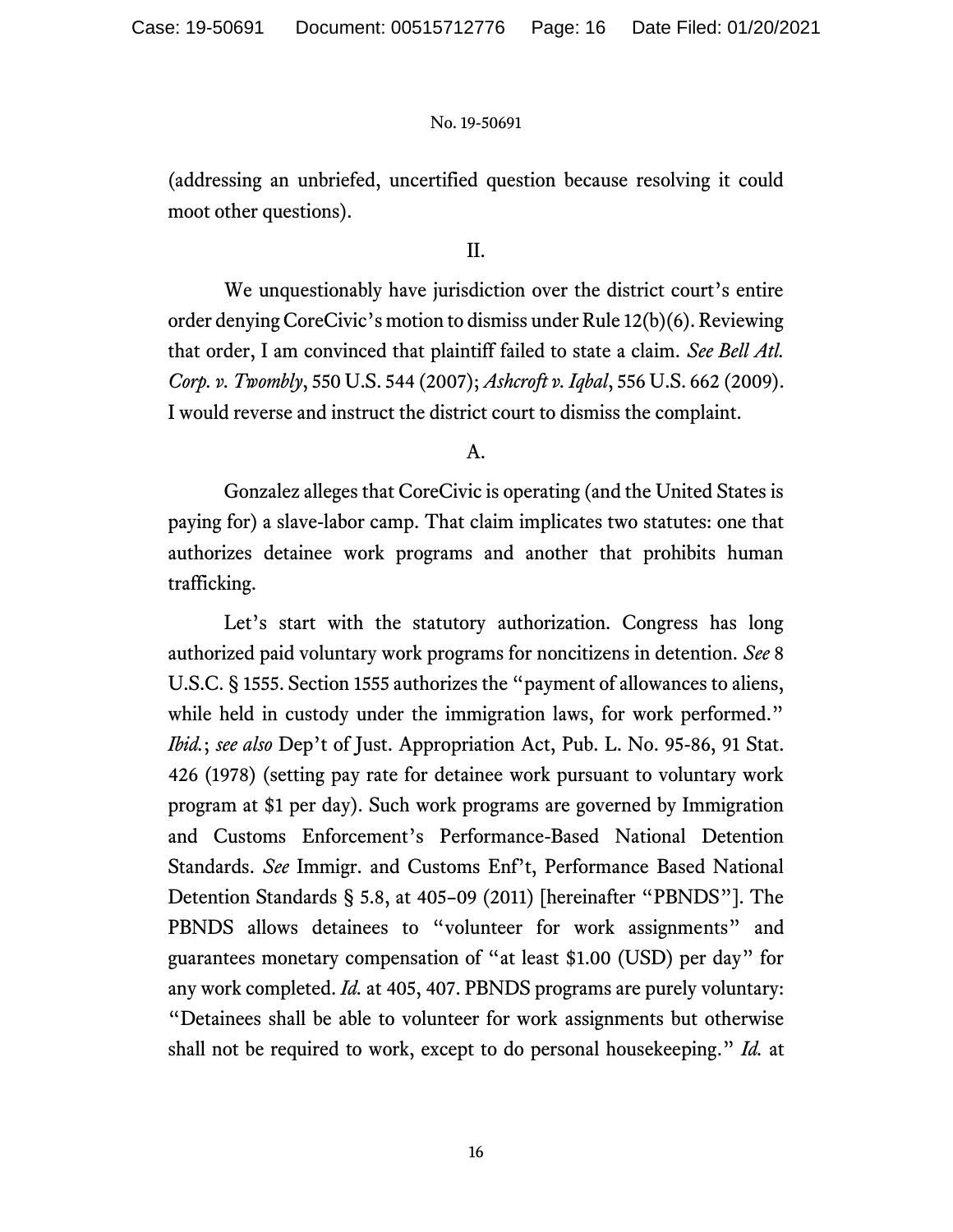405. CoreCivic operates PBNDS programs in Texas for the benefit of the United States and ICE.

On the extreme other end of the voluntariness spectrum is the Trafficking Victim Protection Act of 2000, Pub. L. No. 106-386, 114 Stat. 1464 ("TVPA"). Congress enacted the TVPA to prohibit slavery. *See* 22 U.S.C. § 7101(a). The TVPA imposes criminal penalties on "[w]hoever knowingly provides or obtains the labor or services of a person by any one of, or by any combination of" threats, force, restraint, or threat of harm or abuse. 18 U.S.C. § 1589(a), (d). Section 1595 permits "an individual who is a victim of a violation" to bring a civil action against the perpetrator to recover damages. *Id.* § 1595. Gonzalez alleges that CoreCivic's PBNDS programs are not voluntary at all; in reality, she says, they're slave-labor camps that entitle her to money damages under the TVPA.

Thus to state a claim, Gonzalez first must allege that CoreCivic violated the PBNDS. In the absence of such an allegation, PBNDS programs like CoreCivic's are by definition voluntary. *See* PBNDS § 5.8 at 405. Then, assuming Gonzalez pleaded that CoreCivic's work programs are involuntary, she must also allege that they violate the TVPA's anti-slavery provisions.

# B.

1.

Let's start with Gonzalez's purely conclusory allegations. These must be ignored altogether. *See Iqbal*, 556 U.S. at 680–81.

For example, Gonzalez claims that "CoreCivic owns forced labor camps" that treat detainees as a "slave labor force" to "amass profits and revenues." She further claims that "CoreCivic's acts were carried out with intent, malice, oppression, fraud and duress" with the only goal being profit maximization. The complaint alleges that CoreCivic's business model is a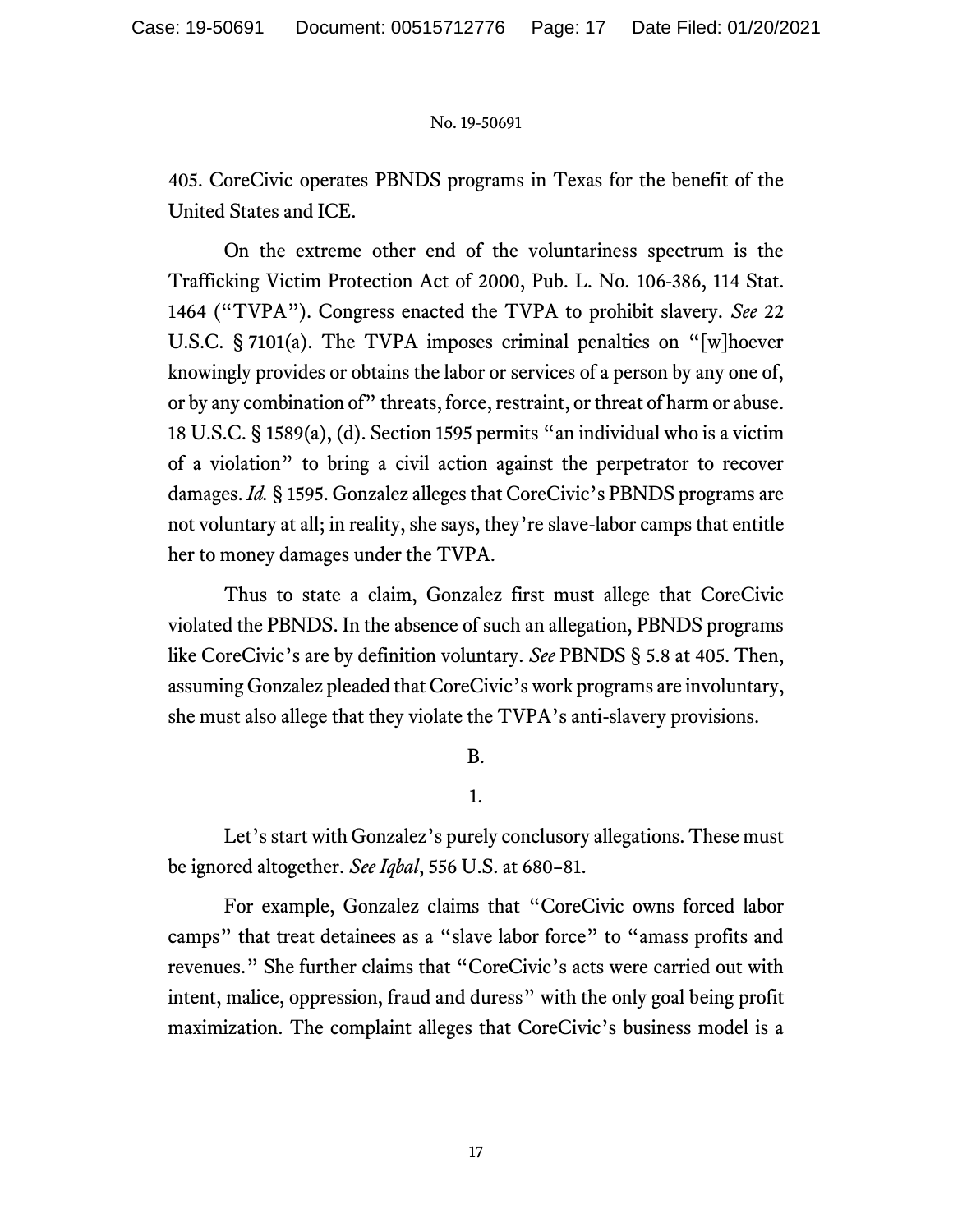"go directly to jail and work for free" system, under which the company uses "egregious, unconstitutional, illegal and unfair labor practices" to "maximize its profits." The complaint further explains that the company "made it very clear, through words and deeds, that unless the detainees worked, CoreCivic would increase their misery." Gonzalez claims that these "draconian and harsh" conditions and the forced labor led to billions of dollars in revenue for CoreCivic, while causing "severe mental distress and anguish" to enslaved detainees.

These conclusory allegations are insufficient to state a claim under *Twombly* and *Iqbal*. They boil down to little more than "formulaic recitation of the elements" of a claim under the TVPA—namely, that CoreCivic maliciously runs slave-labor camps focused on extracting free labor to bolster corporate bottom lines. *Twombly*, 550 U.S. at 555. The allegations fail not because of their fanciful nature, but instead because they contravene *Twombly* and *Iqbal* by nakedly asserting conclusions. *See Iqbal*, 556 U.S. at 681; *Twombly*, 550 U.S. at 551.

## 2.

Not all of Gonzalez's claims are so conclusory, however. For example, Gonzalez alleges that "detainees were forced to work, and if they refused, they were subjected to various punishments, including but not limited to solitary confinement and deprivation of facilities." Specifically, Gonzalez claims that CoreCivic forced detainees to "clean the 'pods' where they were housed, and . . . clean, maintain, and operate other areas of the CoreCivic detention facilities under threat of punishment." Gonzalez claims that she worked "virtually every day . . . in the kitchen, [and] sorting clothing" among other duties. According to Gonzalez, "CoreCivic continually" told "detainees that the work was voluntary" but subversively threatened them with punishment if they refused. This threatened punishment included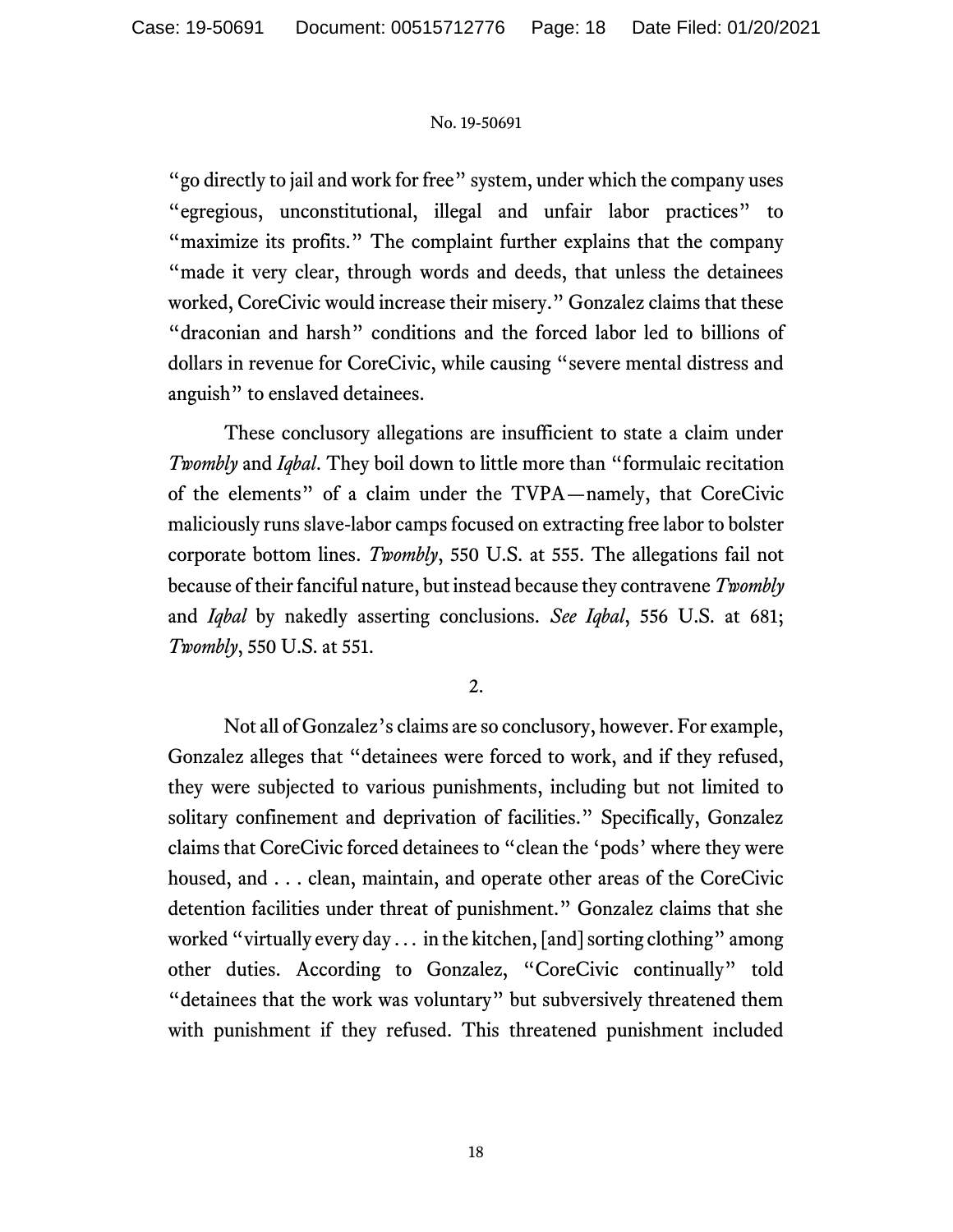subjecting detainees to solitary confinement, denying them "toothbrushes and toothpaste," and forcing them to "wait hours" for "sanitary or other feminine products."

Gonzalez plainly alleges that she was forced to work—but she does not allege that any of these requirements violated the PBNDS. For example, Gonzalez complains that she was required to clean her "pod" at threat of penalty. That isn't helpful for showing CoreCivic's liability under the TVPA because the PBNDS requires detainees to clean their private cells, and the PBNDS falls outside of the reach of the TVPA. *See* PBNDS § 5.8V(C), at 406. Under the PBNDS, detainees' refusal to clean their private areas can subject them to loss of commissary privileges to purchase personal hygiene items, and even to solitary confinement of up to 72 hours. *See id.* § 3.1 app. 3.1.A, at 225–26. Gonzalez further claims that she worked in a variety of contexts and was paid between \$1.00 and \$2.00 per day. But the PBNDS plainly authorizes all of this under specified circumstances—and Gonzalez does not allege that CoreCivic ever exceeded the PBNDS's disciplinary measures.

Gonzalez also focuses on the alleged threats to detainees who refused to work. But the complaint doesn't identify any particular instances of CoreCivic threatening detainees. *See Morgan v. Swanson*, 659 F.3d 359, 370 (5th Cir. 2011) (en banc) (declining to adopt naked assertions "devoid of . . . factual enhancement" (quotation omitted)). Nor does it differentiate between alleged punishment for failing to perform work that a detainee has voluntarily assumed (as permitted by the PBNDS) and punishment for refusal to participate in the voluntary work program to begin with. Further, Gonzalez alleges that CoreCivic threatened her with the loss of certain personal items. But she does not allege that CoreCivic did so in violation of the PBNDS. And the PBNDS specifically authorizes CoreCivic to take away commissary privileges (and hence access to personal items) when detainees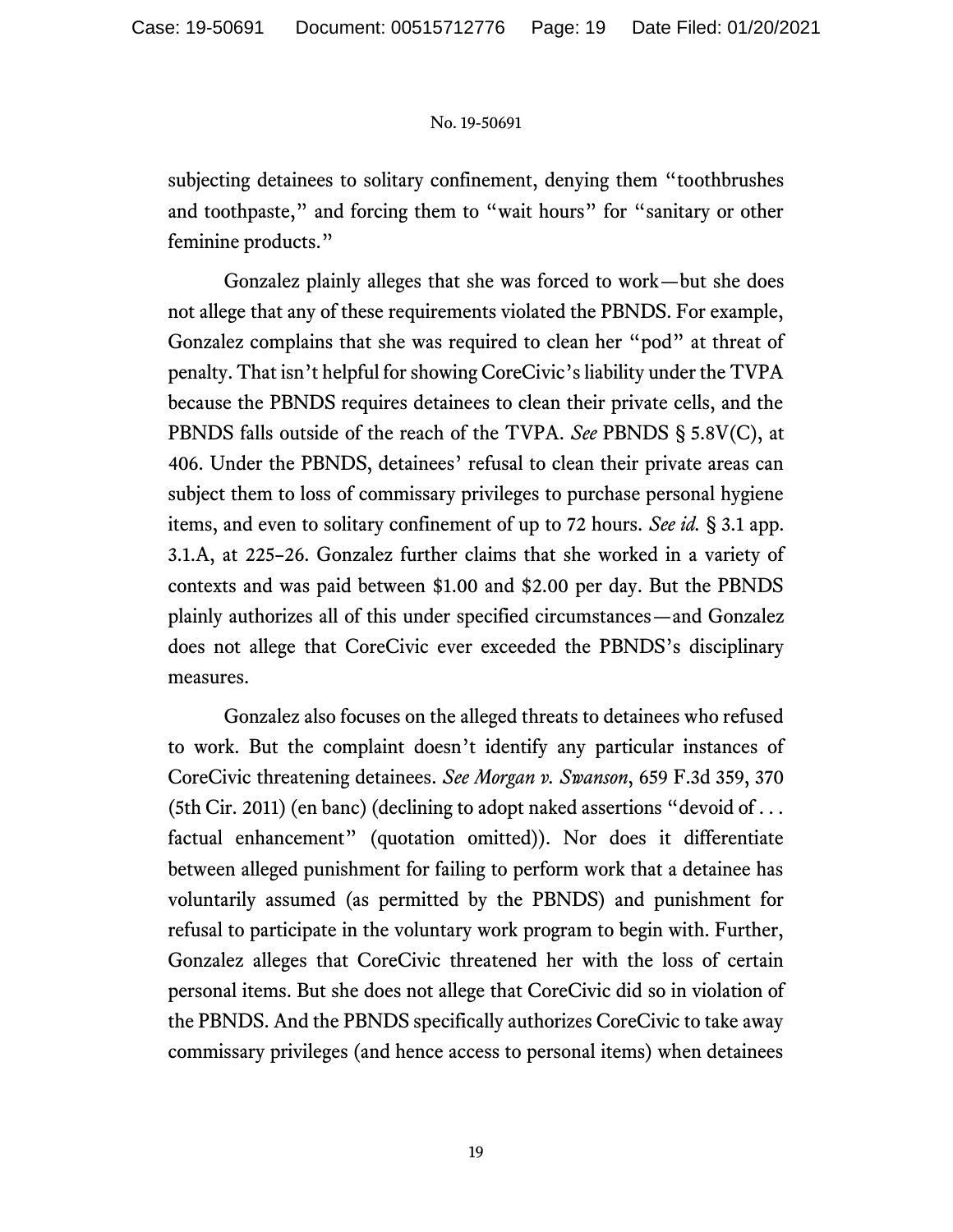commit disciplinary infractions. *See* PBNDS § 3.1 app. 3.1.A, at 226. Thus, Gonzalez's threat allegations are at very most *consistent* with liability under the TVPA—and that's insufficient to survive Rule 12(b)(6). *See Iqbal*, 556 U.S. at 678; *Twombly*, 550 U.S. at 557.

# III.

Finally, a word about *United States v. Sineneng-Smith*, 140 S. Ct. 1575 (2020). In that case, the Ninth Circuit appointed *amici*, invited them to brief and argue novel issues framed by the panel, and introduced legal questions never raised by either party at any point in the case. *Id.* at 1578. Then, based solely on questions injected into the case by the Ninth Circuit, the panel held a federal statute unconstitutional. *See id.* at 1581. The Supreme Court reversed because the Ninth Circuit affected a "radical transformation" of the case and violated the party-presentation principle. *Id.* at 1582.

My position is the opposite of *Sineneng-Smith*. That's for at least two reasons.

First, I would follow the Supreme Court's specific instructions in *Yamaha* and *Stanley* (as well as our en banc court's instructions in *Castellanos-Contreras*). It would be quite something if following the Supreme Court's instructions regarding § 1292(b) jurisdiction somehow violated the party-presentation principle. And far from urging anyone to hold unconstitutional a statute enacted by Congress, I would decide this case by respecting the statutes Congress enacted to regulate our jurisdiction and to bless voluntary work programs.

Second, the parties have vigorously litigated the deficiencies in Gonzalez's complaint. In its answer, CoreCivic argued that Gonzalez failed to state a claim. And in its motion to dismiss, CoreCivic alleged two infirmities in Gonzalez's complaint. First, CoreCivic reasserted the absence of factual pleadings sufficient to withstand 12(b)(6) scrutiny. And second, the